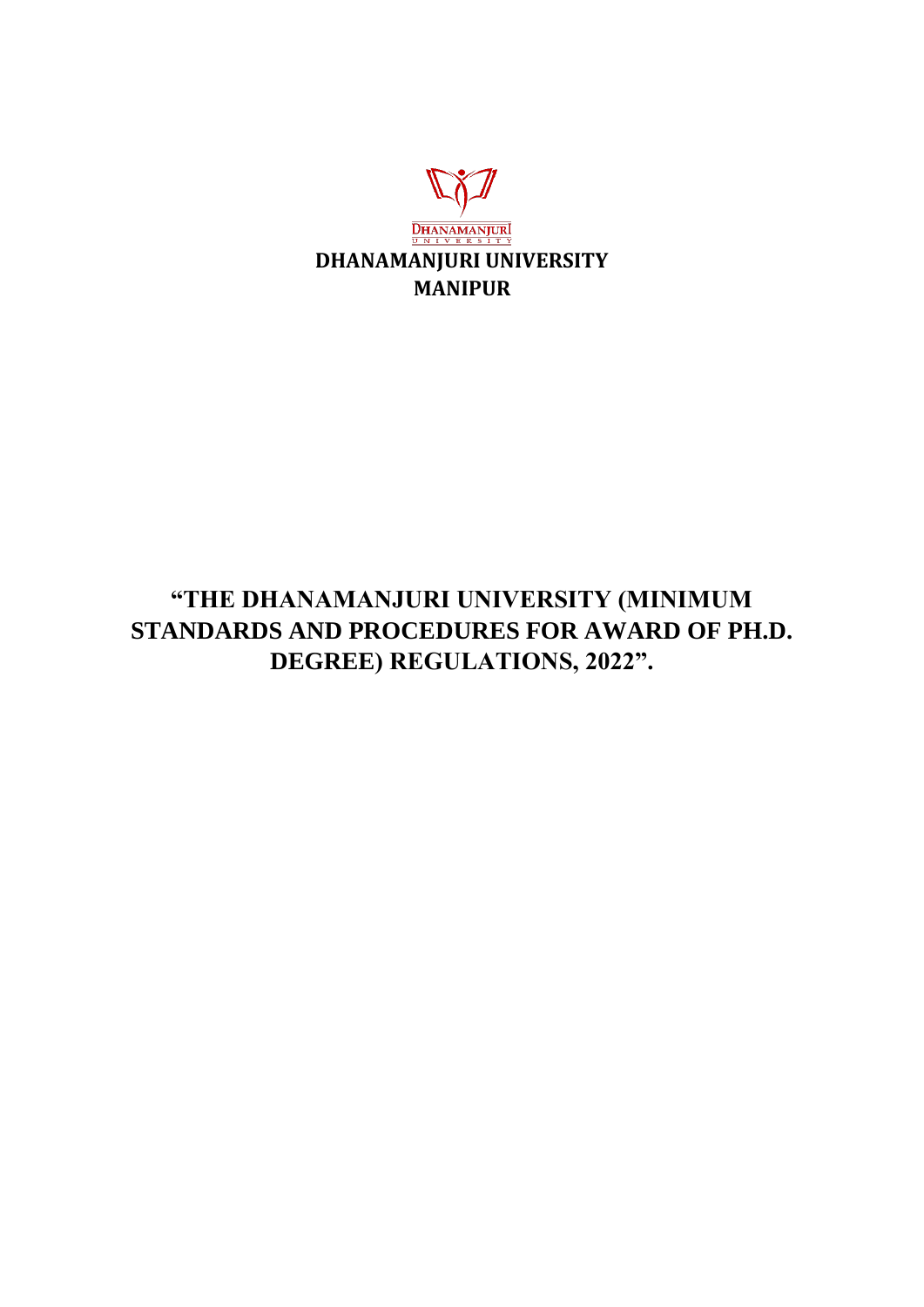# **DHANAMANJURI UNIVERSITY, MANIPUR Ph. D. Degree Regulations, 2022**

## **A. Definition:**

Unless otherwise repugnant to the Act, the Statutes and the Ordinances of the University, the terms used in this Regulation shall mean as follows:

- i. 'Candidate' means a person who applies for Ph.D. registration as well as registered Ph.D. Student;
- ii. 'Supervisor' means a teacher of Dhanamanjuri University/Constituent colleges or a member of other Universities/Institutions, recognized by the University as a Research Guide;
- iii. 'Teacher' means a person who is holding a substantive teaching post who has been selected by a duly constituted selection committee;
- iv. 'Co-supervisor' means the second supervisor or guide;
- v. 'Constituent college' means a constituent college of Dhanamanjuri University;
- vi. 'Allied subjects' mean subjects, which are considered related and classified by the University as allied subjects;
- vii. 'Extension' means extended period of registration beyond four years;
- viii. 'Registration' means registration of a student for pursuing research in a subject leading to Ph.D.;
- ix. 'Examiner' means an expert nominated by the University for examination of the thesis and the supervisor concerned;
- x. 'BSS' means Board of Studies of the School;
- xi. 'DRC' means Departmental Research Committee;
- xii. 'Academic Council' means the Academic Council of the University;
- xiii. 'Act' means the Dhanamanjuri University Act, 2017;
- xiv. 'Statutes' means the Statutes of the University;
- xv. 'M. Phil.' means Master of Philosophy;
- xvi. 'Ph. D.' means the Doctor of Philosophy.
- xvii. 'Part-time Ph.D. student' means a full-time regular teacher who registered as supernumerary/extra numerary Ph.D. student.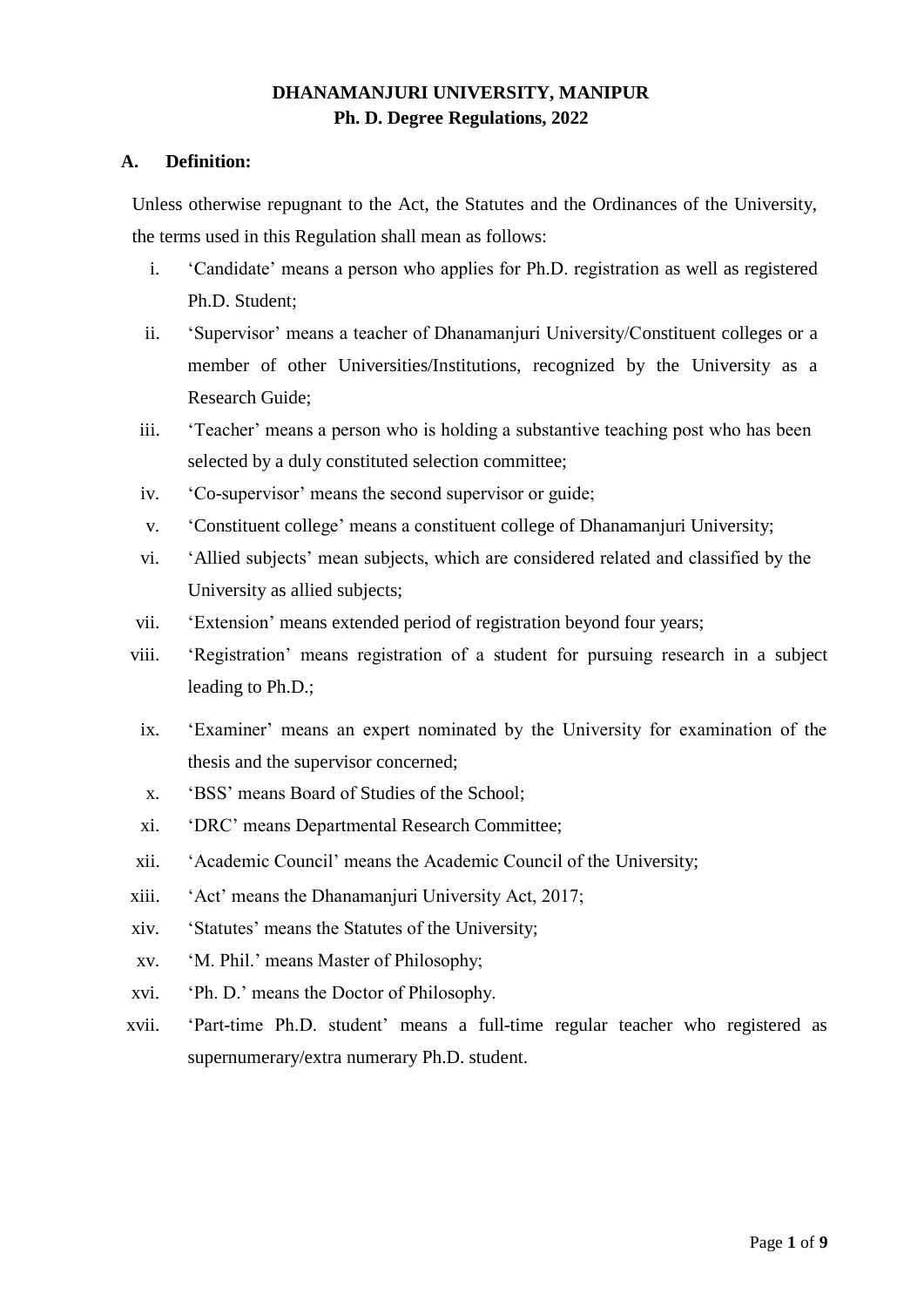# **B. Application:**

These regulations shall apply to all the supervisors, the examiners and the candidates.

# **1.0 Short title, Application and Commencement:**

- 1.1 These Regulations may be called "The Dhanamanjuri University (Minimum Standards and Procedures for award of Ph.D. Degree.) Regulations, 2022".
- 1.2 They shall apply to Dhanamanjuri University, Manipur with its five Constituent colleges from the academic session 2022-23.

## **2.0 Eligibility criteria for admission to Ph. D. Programme:**

Subject to the conditions stipulated in these Regulations, the following persons are eligible to seek admission to the Ph.D. Programme:

- 2.1 Candidates for admission to the Ph.D. Programme shall have a Master's degree from a recognized institution or a professional degree declared equivalent to the Master's degree in the concerned subject and allied subject by the corresponding statutory regulatory body, with at least 55% marks in aggregate or its equivalent grade 'B' in the UGC 7-point scale (or an equivalent grade in a point scale wherever grading system is followed) or an equivalent degree from a foreign educational Institution accredited by an Assessment and Accreditation Agency which is approved, recognized or authorized by an authority, established or incorporated under a law in its home country or any other statutory authority in that country for the purpose of assessing, accrediting or assuring quality and standards of educational institutions.
- 2.2 A relaxation of 5% of marks, from 55% to 50%, or an equivalent relaxation of grade, may be allowed for those belonging to SC/ST/OBC (non-creamy layer)/Differently abled/ Economically Weaker Section (EWS) and other categories of candidates as per the decision of the University Grants Commission from time to time, or for those who had obtained their Master's degree before 19th September,1991. The eligibility marks of 55% (or an equivalent grade in a point scale wherever grading system is followed) and the relaxation of 5% to the categories mentioned above are permissible based only on the qualifying marks without including the grace mark procedures.
- 2.3 Candidates who have completed the M.Phil. Course with at least 55%marks in aggregate or its equivalent grade 'B' in the UGC 7-point scale (or an equivalent grade in a point scale wherever grading system is followed) shall be eligible for the Ph.D. programme. A relaxation of 5% of marks, from 55% to 50%, or, an equivalent relaxation of grade of M.Phil., may be allowed for those belonging to SC/ST/OBC (noncreamy layer)/ Differently-abled and other categories as per the decision of the UGC from time to time.
- 2.4 Candidates possessing a Degree equivalent to M. Phil. Degree of an Indian Institution, from a Foreign Educational Institution accredited by an Assessment and Accreditation Agency which is approved, recognized or authorized by an authority, established or incorporated under a law in its home country or any other statutory authority in that country for the purpose of assessing, accrediting or assuring quality and standards of educational institutions, shall be eligible for admission to Ph.D. Programme.
- 2.5 An in-service full-time regular teacher of Dhanamanjuri University/Constituent colleges of Dhanamanjuri University may be given direct registration without taking the entrance test and assessed by DRC as supernumerary/extranumerary under a supervisor subject to the presentation of seminar and approval thereof with the permission from the competent authority such as NOC / Release Order, etc. However, they will be treated as part time Ph.D. student.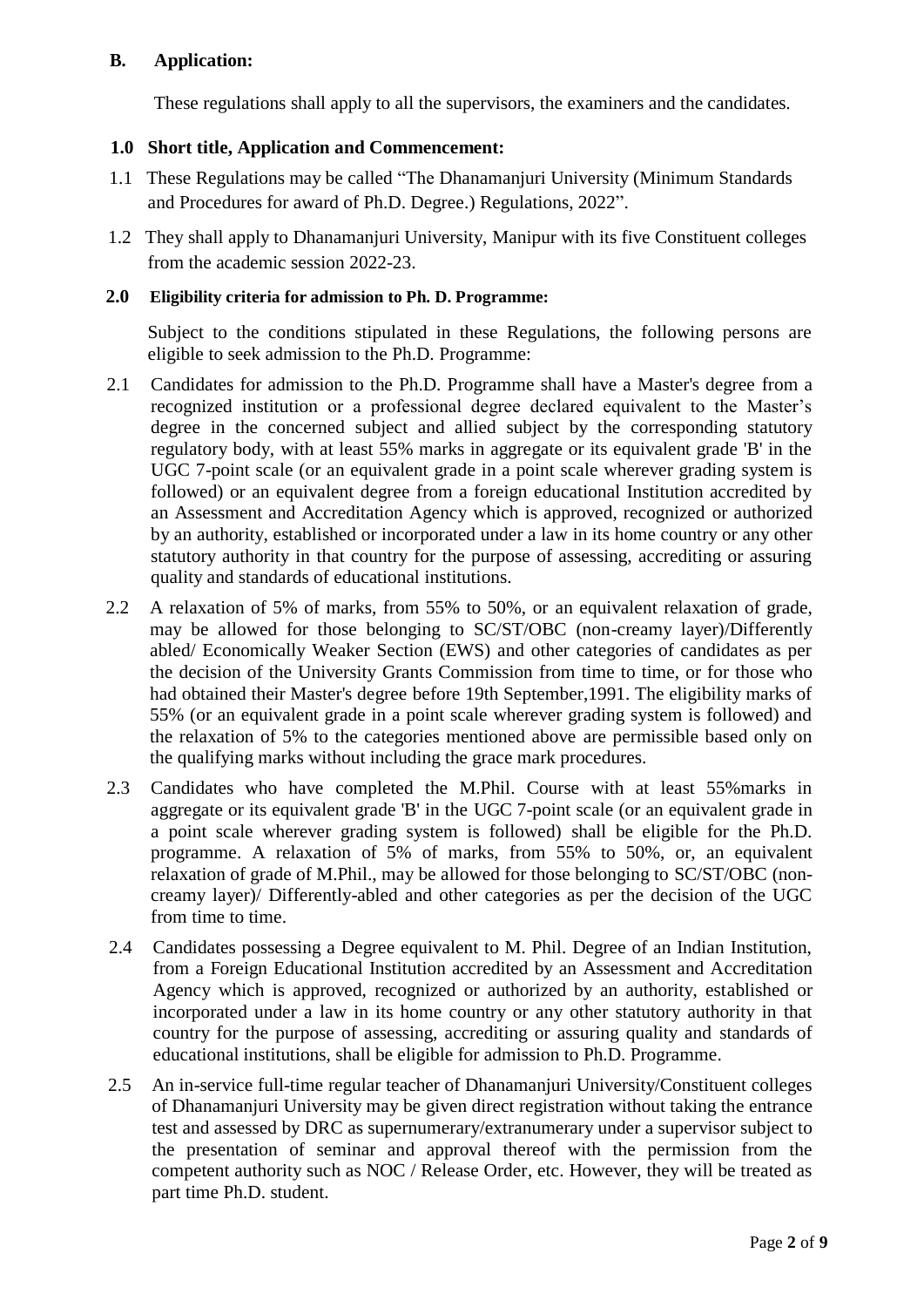- 2.6 A regular teacher in a Constituent college who has taken leave under the Faculty Improvement Programme of the UGC may also be admitted directly against a vacant seat under a supervisor.
- 2.7 The proceeding of the Departmental Research Committee shall be submitted to the Dean of the school concerned for consideration in the Board of Studies of the School (BSS).

#### **3.0 Duration of the Programme:**

- 3.1 Ph.D. Programme shall be for a minimum duration of three years, including course work and for those candidates having M.Phil. Degree shall be of a minimum duration of 2 (two) years if the Ph.D. work is in continuation of the M.Phil course. After fourth year, the research scholar needs to extend his or her term of research for one year each up to the maximum of six years.
- 3.2 Extension beyond the above limits will be governed by the relevant clauses as stipulated in the Statutes/Ordinances of Dhanamanjuri University. This extension is allowed only for those candidates whose works are already completed and ready for submission of the thesis. A maximum of six months may be allowed in this case of extension.
- 3.3 Application for extension of the period of registration shall be submitted in triplicate to the HOD concerned after getting due recommendation of the Supervisor/Co-Supervisor. The extension shall be granted by the Dean of the School on the recommendation of the concerned Departmental Research Committee.
- 3.4 The women candidates and Persons with Disability (more than 40% disability) may be allowed a relaxation of two years for Ph.D. as maximum duration. In addition, the women candidates may be provided Maternity Leave/Child Care Leave once in the entire duration of Ph.D. for up to 240 days.

#### **4.0 Procedure for admission:**

- 4.1 Dhanamanjuri University shall admit Ph.D. students through an Entrance Test conducted at the level of the University. The candidates who qualified in the Written Entrance Test will appear in an interview/seminar/viva-voce conducted by the concerned department. Those candidates who qualified UGC-JRF/NET /SLET/GATE/other equivalent tests, Women Scientist under DST, Teacher fellowship holder/INSPIRE fellowship/other similar fellowships holder and who have passed M.Phill. course shall be exempted from appearing the written entrance test. However, such candidates shall also appear in the personal interview/viva-voce/seminar.
- 4.2 To encourage students from abroad who fulfilled eligibility criteria shall be considered for direct admission to the Ph.D. program subject to appearing at the personal interview/viva-voce/seminar. However, such students must also complete course work in the department (one semester).
- 4.3 The department concerned will decide on an annual basis through their academic bodies a predetermined and manageable number of Ph.D. scholars to be admitted depending on the number of available Research Supervisors and other academic and physical facilities available, keeping in mind the norms regarding the scholar- teacher ratio (as indicated in Para 6.6), laboratory, library and such other facilities. Supernumerary seats for candidates having fellowship or sponsored shall be kept and allotted to the Research Supervisor wherever applicable.
- 4.4 Notification for admission shall be uploaded well in advance in the institutional website and through advertisement in at least two Local newspapers, of which one (1) shall be in the English language.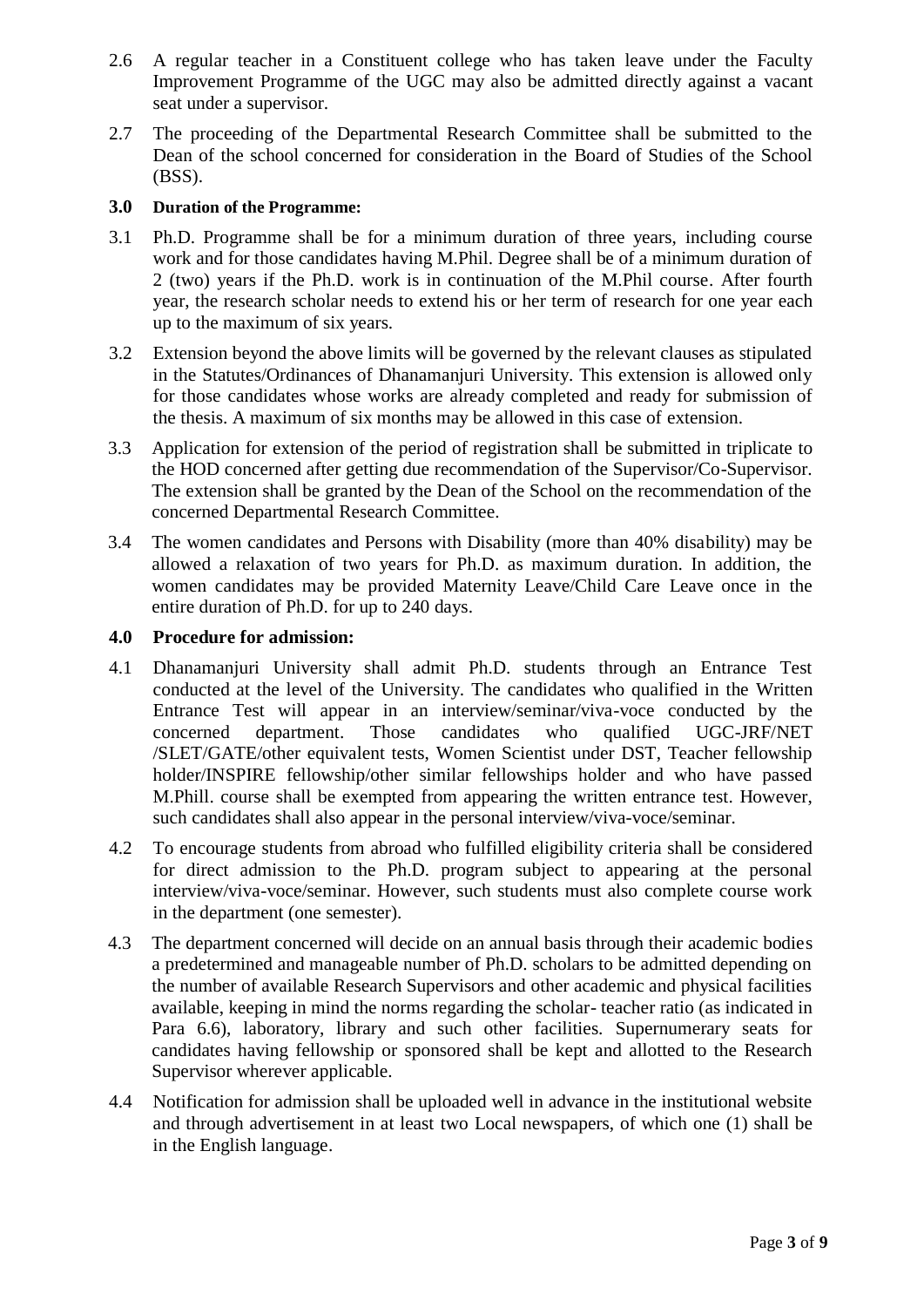- 4.5 The admission shall be based on the criteria notified by the Institution, keeping in view the guidelines /norms in this regard issued by the UGC and other statutory bodies concerned and taking into account the reservation policy of the State Government from time to time.
- 4.6 Qualifying marks for Written Entrance test shall be 50% of the total marks conducted for the test. For the SC/ST/OBC/DAP Category, it is relaxed to 45%. The questions of the Written Entrance Test should be set in the ratio of 80:20 with 80 marks of MCQ and 20 marks of short answers (descriptive).
- 4.7 An interview/*viva-voce* shall be organized by the concerned department where the candidates are required to discuss their research interest/area of interest through a presentation before a duly constituted Departmental Research Committee (DRC). Weightage of marks secured in their PG courses may be considered while assessing their final result of entrance test in case of tie (same score).
- 4.8 The interview/*viva-voce* shall also consider the following aspects, viz. whether:
- 4.8.1 The candidate possesses the competence for the proposed research;
- 4.8.2 The research work can be suitably undertaken at the Institution/College;
- 4.8.3 The proposed area of research can contribute to new/additional knowledge.
- 4.9 The panel of candidates recommended for admission by a selection committee set up by the chairperson, DRC shall be submitted to BSS for approval in the Academic Council.
- 4.10 The selected candidates shall be notified by the Registrar through website, etc. for admission into the Ph.D. Programme.
- 4.11 The University shall maintain the list of all the Ph.D. registered students on its website on year-wise basis. The list shall include the name of the registered candidate, topic of his/her research, name of his/her supervisor/co-supervisor, date of enrolment/registration, etc.
- 4.12 Advertisement/Notice for Admission into the programme shall be issued by the Registrar.
- 4.13 60% of the total number of seats of the academic year for a Ph.D. programme shall be filled by UGC-NET/JRF qualified students. The remaining 40% shall be filled up through the Entrance Test. However, in case of an unfilled vacancy in either of the category, candidates from another category can be requisitioned to fill up the vacant seats in order of merit and following State Reservation norms.

#### **5.0 Attendance:**

Every Ph.D. student shall record his/her attendance by signing in an Attendance Register maintained in the concerned Department.

#### **6.0 Recognition of Research Guide-ship and Allocation of Ph.D. Students:**

6.1 A full time regular teacher of Dhanamanjuri University/Constituent Colleges of Dhanamanjuri University with a Ph.D. degree having 2 (two) years of PG/4 (four) years of UG teaching experience after getting Ph.D. degree with at least two research publications in reputed/indexed professional journals or UGC–CARE listed journals from 2019 July (after getting Ph.D.), will be eligible to become a supervisor after assessment by the BSS on the recommendation of the DRC.

An experienced teacher of Dhanamanjuri University/Constituent Colleges of Dhanamanjuri University at the rank of Associate Professor with Ph.D. and 4 years of PG/8 years of UG teaching experience having two research publications in reputed / indexed professional journals will be eligible to become a supervisor after assessment by the BSS on the recommendation of the DRC.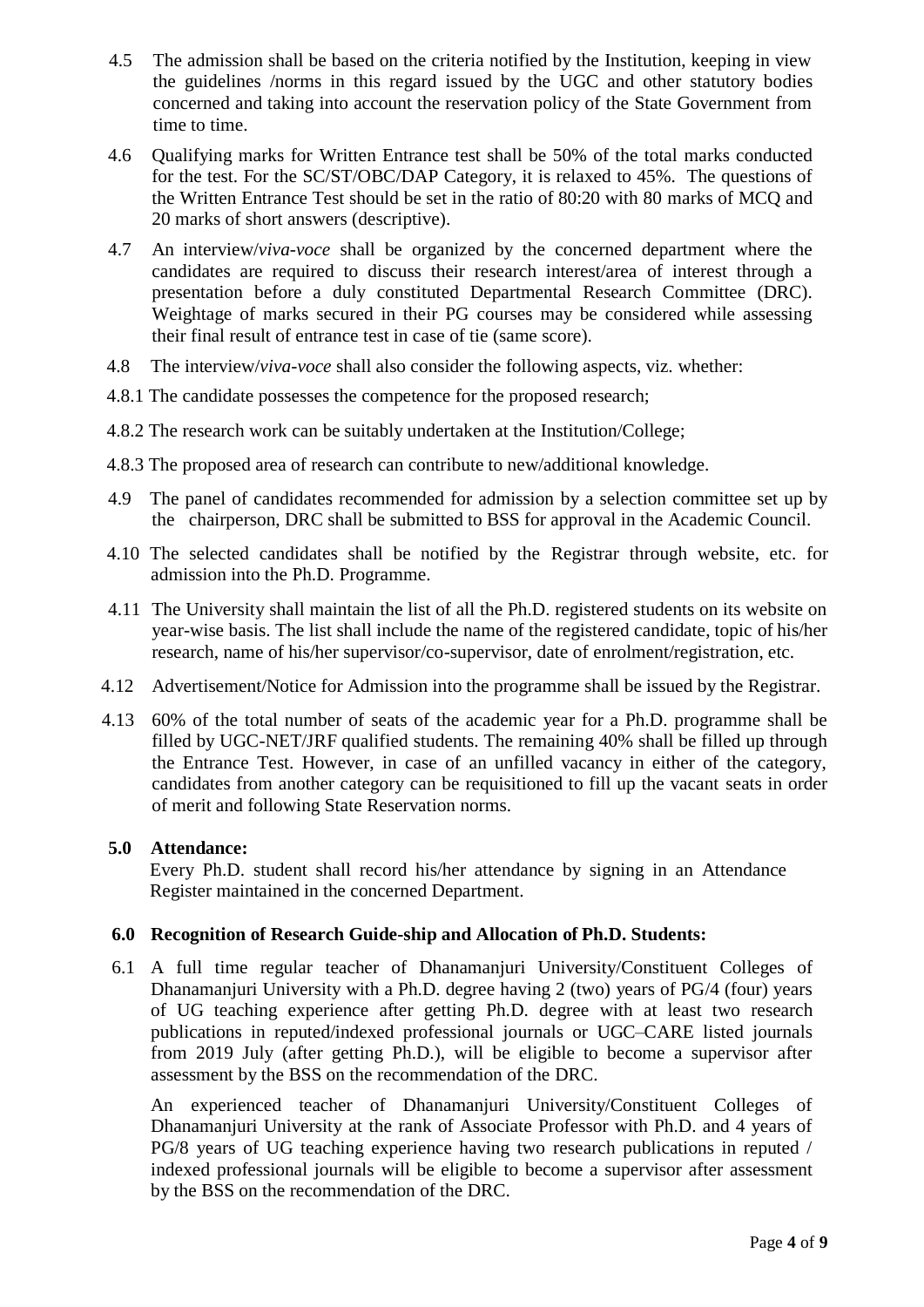- 6.2 In the case of inter-disciplinary areas, Co-Supervisor (s) from other departments of the same institute or from other related institutions outside Dhanamanjuri University may be allowed with the approval of the BSS on the recommendation of the Departmental Research Committee.
- 6.3 A full-time regular teacher of Dhanamanjuri University/Constituent Colleges of Dhanamanjuri University who is already recognized by the Manipur University as research supervisor shall continue to be recognized as research supervisor of Dhanamanjuri University.
- 6.4 The allocation of Research Supervisor for a selected Ph.D. student shall be decided by the Department concerned depending on the number of scholars per Research Supervisor, the available specialization among the Supervisors and research interests of the scholars as indicated by them at the time of interview/*viva-voce*.
- 6.5 In case, the service of the Supervisor is not available to the candidate for some reasons, the candidate may apply to the Chairman, BSS through the DRC for appointing another Supervisor/Co-Supervisor.
- 6.6 A Research Supervisor/Co-supervisor who is a Professor cannot guide more than eight (8) Ph.D. students. An Associate Professor as Research Supervisor can guide up to a maximum of six (6) Ph.D. students and an Assistant Professor as Research Supervisor can guide up to a maximum of four (4) Ph.D. students. For supernumerary case, a Professor/Associate Professor can take upto a maximum of 2 (two) while an Assistant Professor can take only 1 (one).
- 6.7 In case of relocation of a Ph.D. woman student due to marriage or otherwise, the research data shall be allowed to be transferred to the University to which the scholar intends to relocate provided all the other conditions in these regulations are followed in letter and spirit and the research work does not pertain to the project secured by the parent institution/ supervisor from any funding agency. The student shall however give due credit to the parent guide and the institution for the part of research already done.
- 6.8 In case of retirement of a Supervisor, a Co-Supervisor may be appointed on the recommendation of the DRC.
- 6.9 In case of death of a Supervisor or if he/she leaves the University permanently, a supervisor may be appointed on the recommendation of the DRC.
- 6.10 In case of a supervisor who leaves the University on lien, a Co-Supervisor may be appointed on the recommendation of the DRC.
- **7.0 Course Work (Credit Requirements, Number, Duration, Syllabus, Minimum Standards for completion, Registration, Attendance, etc.):**
- 7.1 The credit assigned to the Ph.D. course work shall be a minimum of 12 (twelve) credits and a maximum of 16 (sixteen) credits.
- 7.2 The course work shall be treated as prerequisite for Ph.D. program. A minimum of four credits shall be assigned to one or more courses on Research Methodology which could cover areas such as quantitative and qualitative methods, computer applications, research ethics and review of published research in the relevant field, training, field work, etc. Other courses shall be subject specified courses preparing the students for Ph.D. degree. Once the DRC decides on the nature of the course work, a student shall register for the courses by submitting the course registration form in the prescribed format.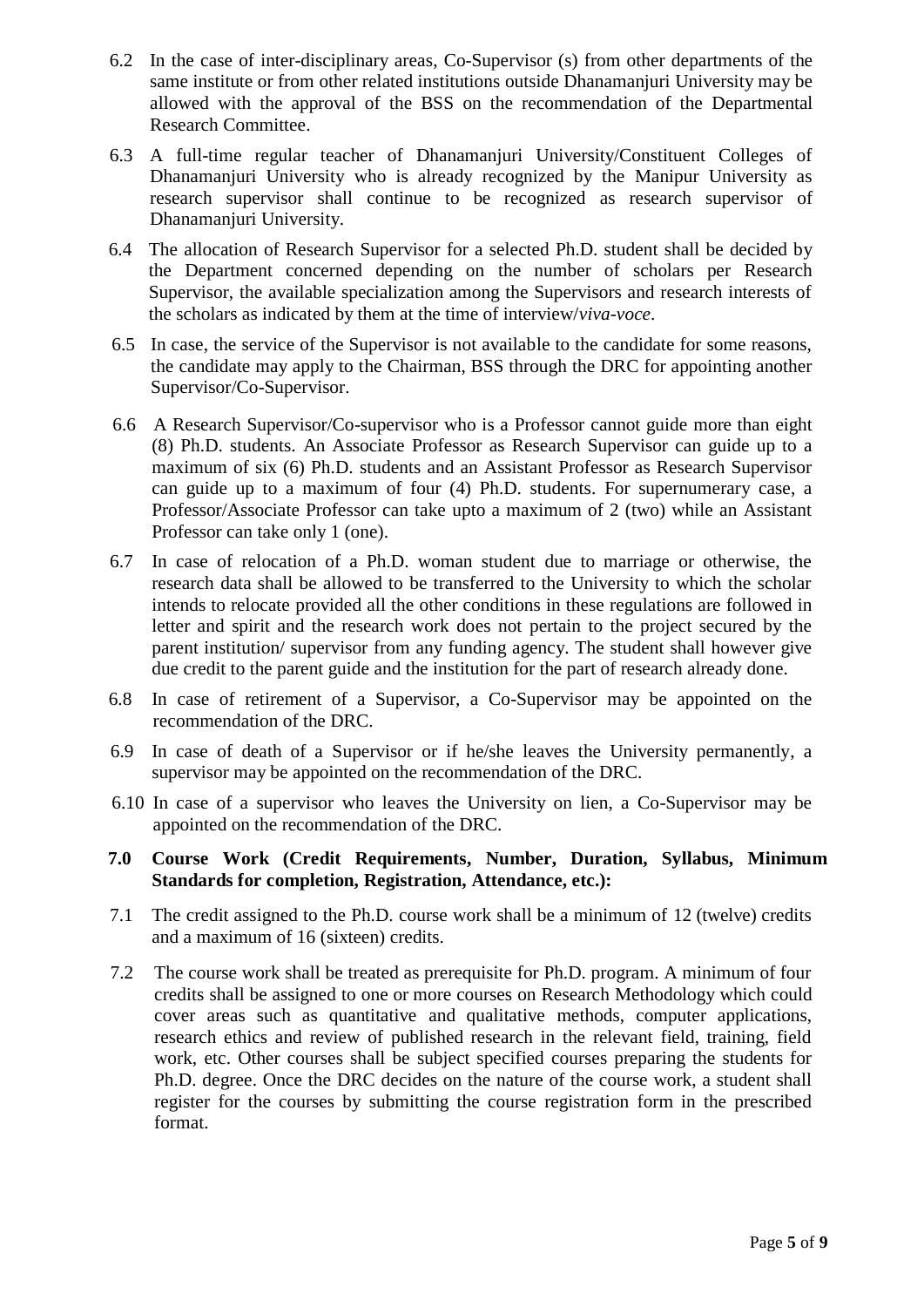- 7.3 All courses prescribed for Ph.D. course work shall be in conformity with the credit hour instructional requirement and shall specify content, instructional and assessment methods. They shall be duly approved by the Academic Council.
- 7.4 The Department where the student pursues his/her research shall prescribe the course(s) to him/her based on the recommendations of the Departmental Research Committee, as stipulated under sub-Clause 8.1 below.
- 7.5 All candidates admitted to the Ph.D. program shall be required to complete the course work prescribed by the concerned Department in one semester/6 months failing which only one chance will be given in the next session for completion of the said course.
- 7.6 Grades in the course work, including research methodology courses shall be finalized after a combined assessment by the Departmental Research Committee and the final grades shall be communicated to the Controller of Examinations.
- 7.7 A Ph.D. student has to obtain a minimum of 45% marks in each paper and a minimum of 55% marks or its equivalent grade in the UGC 7-point scale (or an equivalent grade/CGPA in a point scale wherever grading system is followed) in the course work in aggregate in order to be eligible to continue in the program and submit the thesis. During the course work, the attendance of the student shall be 75% for all the categories of students.
- 7.8 A Synopsis/plan of research work is to be submitted after the successful completion of the Ph.D. course work. DRC will assess the synopsis strictly.
- 7.9 A candidate with M.Phil. degree may be exempted from the course work. However, such a student shall be required to give at least two seminars on the areas related to his/her area of research prior to the submission of synopsis/plan of research. Those who have carried out research at other university and completed the course work of equivalent standard/credits may be exempted from the course work at the university and credits earned by the student may be transferred. DRC may recommend to the chairperson of the BSS for approval.

# **8.0 Departmental Research Committee (DRC) and its Functions:**

- 8.1 There shall be a Departmental Research Committee (DRC) for Ph.D. students of each department having at least one representative of each specialization. One of the Research Supervisors/Senior teachers of the concerned department shall be the Convener of this Committee. This Committee shall have the following responsibilities:
- 8.1.1 To review the research proposal and finalize the topic of research;
- 8.1.2 To guide the Ph.D. student to develop the study design and methodology of research and identify the course(s) that he/she may have to do.
- 8.1.3 To periodically review and assist in the progress of the research work of the Ph.D. student.
- 8.2 A Ph.D. student shall appear before the Departmental Research Committee once in six months to make a presentation of the progress of his/her work for evaluation and further guidance. The six-monthly progress reports shall be submitted by the student to the Departmental Research Committee through Head of the department.
- 8.3 A supervisor may apply to the Departmental Research Committee of the concerned Department to drop a student working under him/her stating reasons. The DRC will consider his/her request and submit their recommendation to the BSS for consideration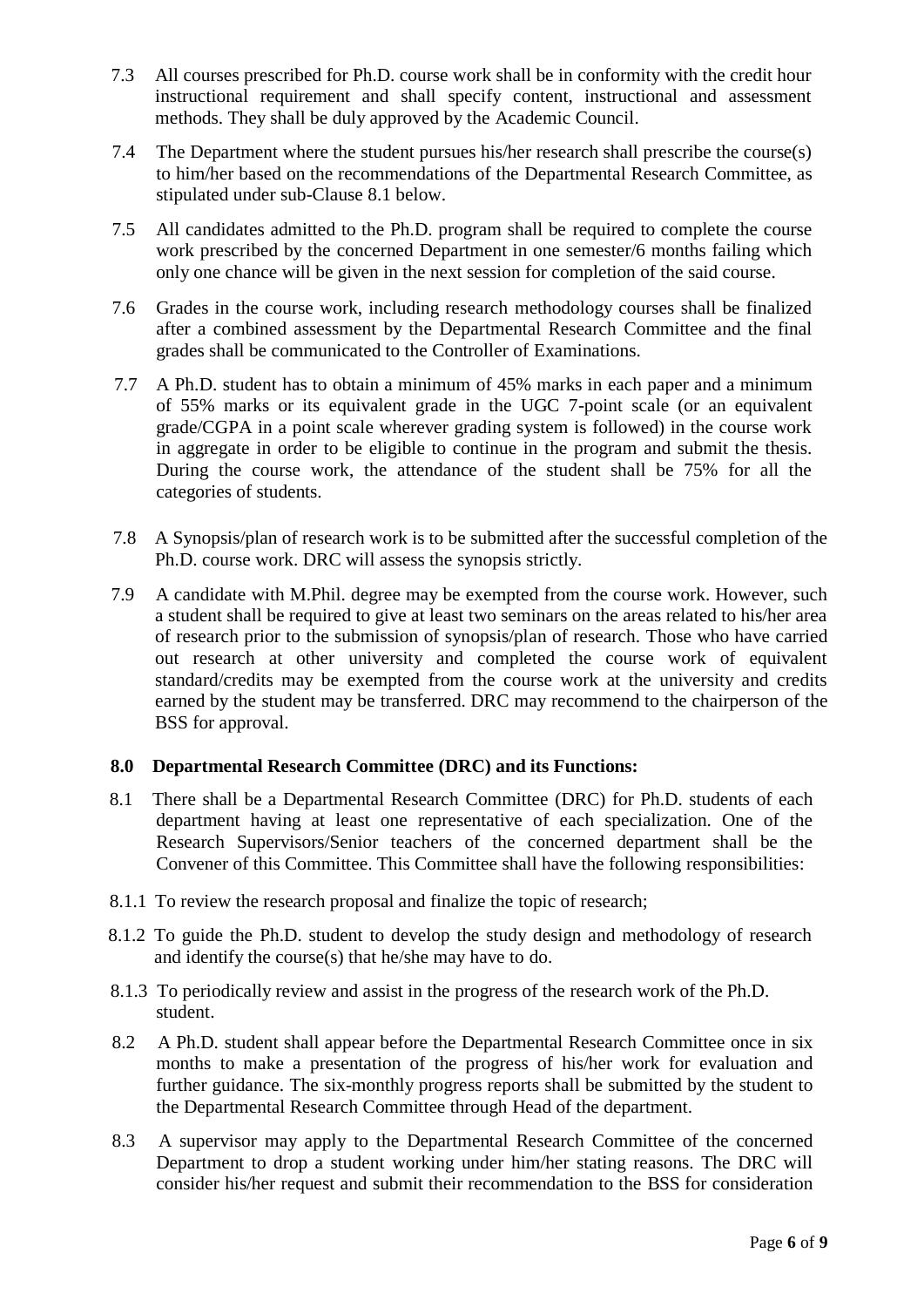and decision. The recommendation to the DRC should be comprehensive and may include possible alternative arrangement for the student. The decision of the BSS shall be final and binding on the student.

On the recommendation of the DRC, the BSS may cancel the registration of a student in serious case of not reporting for work for a prolonged period or not making satisfactory research progress.

## **9.0 Modification of title of the thesis:**

- 9.1 In case a candidate wishes to change the topic of research, he/she should do so within one year from the date of his/her final registration, with the consent of the supervisor who would be guiding him/her on the new topic. The modified or new research proposal should be submitted to the BSS through the DRC for its consideration and approval.
- 9.2 Minor modifications in the title of the thesis may be allowed by the BSS 6 (six) months prior to the pre-submission of seminar, provided such changes help in conveying the content of the thesis better and are within the broad areas of the registered topic. Such changes are subject to the approval of the BSS on the recommendation of the DRC.

## **10.0 Evaluation and Assessment Methods, Minimum Standards/Credits for Award of the Degree, etc.:**

- 10.1 Upon satisfactory completion of course work, and obtaining the marks/grade prescribed in sub-clause 7.7 above, as the case may be, the Ph.D. student shall be required to undertake research work and produce a draft thesis within a reasonable time, as stipulated by the Department concerned based on these Regulations.
- 10.2 The Academic Council of the University shall evolve a mechanism using well developed software and gadgets to detect plagiarism and other forms of academic dishonesty. While submitting for evaluation, the thesis shall have an undertaking from the student and a certificate from the Research Supervisor attesting to the originality of the work, vouching that there is no plagiarism and that the work has not been submitted for the award of any other degree / diploma of the same Institution where the work was carried out or to any other Institution. Plagiarism upto 10% (excluding review literature, bibliography and index) is admissible after a competent authority certifies it. Both sides of a leaf of the thesis are to be printed.
- 10.3 A pre-Ph.D. submission Seminar is to be presented by Ph**.** D. Scholar 6 (six) months before the submission of the Ph. D. thesis before the faculty members with research supervisor and students of the concerned department.
- 10.4 An Abstract of the Ph. D. thesis is to be submitted before submission of the Ph. D. thesis: 5 (five) hard copies and 1 (one) soft copy.
- 10.5 The Ph.D. student should submit 6 (six) hard copies of Ph. D. Thesis 5 hard copies and 1 soft copy. One in the book form may be submitted for the library.
- 10.6 The Supervisor of each Ph.D. student shall submit a panel of 6 (six) experts (not below the rank of Associate Professor with Ph.D. related with the Ph.D. thesis) to the Controller of Examinations through the Dean of the concerned school from which the Vice-Chancellor has to select two External Examiners for assessment of the Ph.D. thesis.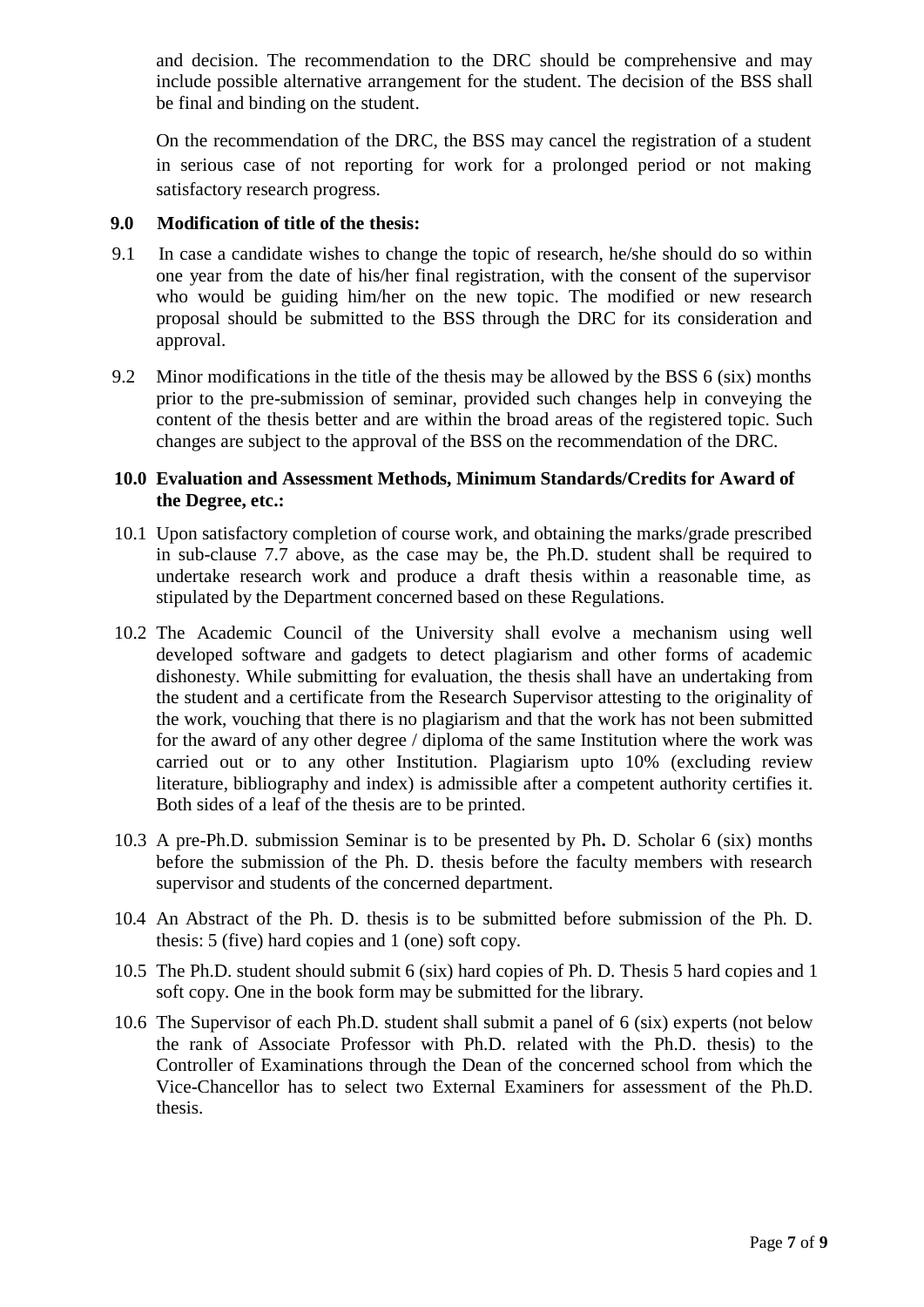- 10.7 The Ph.D. thesis submitted by a student shall be evaluated by his/her Supervisor and at least two external examiners, of whom one examiner may preferably be from outside the state. Panel of Examiners should not be more than 1 (one) from the same University. The *viva-voce* examination, based among other things, on the critiques given in the evaluation report shall be conducted by a board of examiners comprising of the concerned dean of school, the concerned HOD, the Supervisor/ Co-Supervisor and at least one of the two external examiners, and shall be opened to be attended by Members of the DRC, all faculty members, other research scholars, interested experts and students. If the external examiner is not in a position to attend the viva-voce even after two best level of attempts of invitations, the Vice Chancellor may nominate one local expert and continue the viva-voce with the Dean of School, Head of the concerned Department, members of DRC and Research Supervisor.
- 10.8 The Supervisor certifying the thesis for submission and subsequently being the Internal Examiner shall be given the task of evaluation after the receipt of the comments of the External Examiners.
- 10.9 (i) Once the Ph.D. thesis is sent to an examiner for evaluation, the time period allowed shall be limited to four calendar months with the provision of two month's grace period. If the thesis evaluation report is not received within this period, by the seventh month, the thesis shall be sent to the next examiner in the panel.

(ii) The University shall have to complete the entire process of evaluation of Ph.D. thesis within a period of six months from the date of the submission of the thesis.

**(**iii) If both the external examiners reject the thesis, the candidate and the supervisor shall be intimated accordingly. The candidate may be allowed to register afresh. In that case he/she is not required to do the course work already completed. He/she shall be expected to submit his/her thesis within a period not exceeding three years.

(iv) If one of the external examiners rejects the thesis, it shall be sent to a third examiner approved by the Vice-Chancellor. If the third examiner also rejects the thesis, then Regulation 10.9 (iii) shall apply.

(v) If amendments are made in the thesis, the Controller of examinations shall send copies of the examiners' reports without their name to the Supervisor/Co-supervisor for advising the student to incorporate necessary corrections.

(vi) It is desirable that the Ph.D. student may publish research papers in peer reviewed or referred journals in the area of his/her research work. It is also desirable to present research related papers in conferences/seminars.

10.10 The viva-voce of the research scholar to defend the thesis shall be conducted only when the examiners have given positive remarks in their reports.

#### **11.0 Academic, Administrative and Infrastructure requirement to be fulfilled by Constituent Colleges for getting recognition for offering Ph.D. programmes:**

- 11.1 Constituent Colleges with adequate facilities for research as mentioned below shall offer Ph.D. Programmes:
- 11.1.1 In case of science and technology disciplines, exclusive research laboratories with sophisticated equipment as specified by the Institution concerned with provision for adequate space per research scholar along with computer facilities and essential software, and uninterrupted power and water supply,